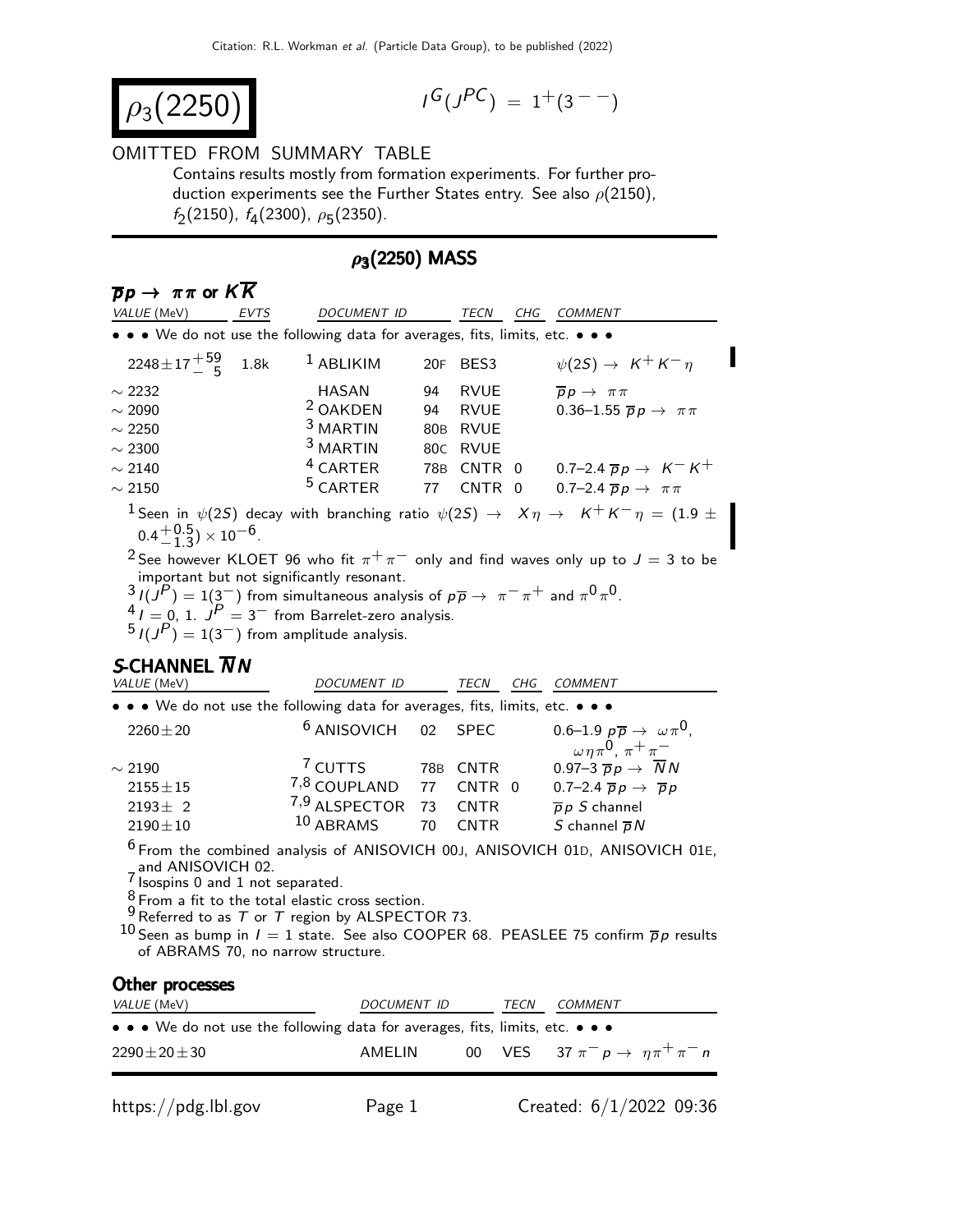## $\rho_3(2250)$  WIDTH

| $\overline{p}p \rightarrow \pi\pi$ or $KK$<br>VALUE (MeV)                                                             |                                            | <b>EVTS</b>                                                                                        |                                           | DOCUMENT ID               |                                                                                                                                           |                                                                               |             | TECN CHG COMMENT                                                                                                                                                                                                             |
|-----------------------------------------------------------------------------------------------------------------------|--------------------------------------------|----------------------------------------------------------------------------------------------------|-------------------------------------------|---------------------------|-------------------------------------------------------------------------------------------------------------------------------------------|-------------------------------------------------------------------------------|-------------|------------------------------------------------------------------------------------------------------------------------------------------------------------------------------------------------------------------------------|
| • • • We do not use the following data for averages, fits, limits, etc. • • •                                         |                                            |                                                                                                    |                                           |                           |                                                                                                                                           |                                                                               |             |                                                                                                                                                                                                                              |
|                                                                                                                       |                                            |                                                                                                    |                                           |                           |                                                                                                                                           |                                                                               |             |                                                                                                                                                                                                                              |
| $185 + 31 + 17$<br>-26 - 103                                                                                          |                                            | 1.8k                                                                                               | $11$ ABLIKIM                              |                           |                                                                                                                                           | 20F BES3                                                                      |             | $\psi(2S) \rightarrow K^+ K^- \eta$                                                                                                                                                                                          |
| $\sim$ 220                                                                                                            |                                            |                                                                                                    | HASAN                                     |                           | 94                                                                                                                                        | <b>RVUE</b>                                                                   |             | $\overline{p}p \rightarrow \pi \pi$                                                                                                                                                                                          |
| $\sim$ 60                                                                                                             |                                            |                                                                                                    | <sup>12</sup> OAKDEN                      |                           | 94                                                                                                                                        | <b>RVUE</b>                                                                   |             | 0.36–1.55 $\overline{p}p \rightarrow \pi \pi$                                                                                                                                                                                |
| $\sim 250$                                                                                                            |                                            |                                                                                                    | 13 MARTIN                                 |                           |                                                                                                                                           | 80B RVUE                                                                      |             |                                                                                                                                                                                                                              |
| $\sim 200$                                                                                                            |                                            |                                                                                                    | $13$ MARTIN                               |                           |                                                                                                                                           | 80C RVUE                                                                      |             |                                                                                                                                                                                                                              |
| $\sim150$                                                                                                             |                                            |                                                                                                    | $^{14}$ CARTER<br>15 CARTER               |                           |                                                                                                                                           |                                                                               |             | 78B CNTR 0 0.7-2.4 $\overline{p}p \rightarrow K^-K^+$                                                                                                                                                                        |
| $\sim 200$                                                                                                            |                                            |                                                                                                    |                                           |                           | 77                                                                                                                                        | <b>CNTR</b>                                                                   | 0           | 0.7-2.4 $\overline{p}p \rightarrow \pi \pi$                                                                                                                                                                                  |
| $0.4 + {0.5 \choose -1.3} \times 10^{-6}$ .                                                                           |                                            |                                                                                                    |                                           |                           |                                                                                                                                           |                                                                               |             | $^{11}$ Seen in $\psi(2S)$ decay with branching ratio $\psi(2S) \rightarrow X \eta \rightarrow K^{+} K^{-} \eta = (1.9 \pm 1.0)$                                                                                             |
| $14$ $I = 0$ , 1. $JP = 3$ from Barrelet-zero analysis.<br>$15$ $I(J^P) = 1(3^-)$ from amplitude analysis.            |                                            |                                                                                                    | important but not significantly resonant. |                           |                                                                                                                                           |                                                                               |             | <sup>12</sup> See however KLOET 96 who fit $\pi^{+}\pi^{-}$ only and find waves only up to $J = 3$ to be<br>$13$ $I(J^P) = 1(3^-)$ from simultaneous analysis of $p\overline{p} \rightarrow \pi^- \pi^+$ and $\pi^0 \pi^0$ . |
| <b>S-CHANNEL NN</b><br>VALUE (MeV)                                                                                    |                                            |                                                                                                    |                                           | DOCUMENT ID               |                                                                                                                                           |                                                                               |             | TECN CHG COMMENT                                                                                                                                                                                                             |
| • • • We do not use the following data for averages, fits, limits, etc. • • •                                         |                                            |                                                                                                    |                                           |                           |                                                                                                                                           |                                                                               |             |                                                                                                                                                                                                                              |
| $160 + 25$                                                                                                            |                                            |                                                                                                    |                                           | <sup>16</sup> ANISOVICH   | 02                                                                                                                                        | <b>SPEC</b>                                                                   |             | 0.6–1.9 $p\overline{p} \rightarrow \omega \pi^0$ ,<br>$\omega \eta \pi^0$ , $\pi^+ \pi^-$                                                                                                                                    |
| $135 + 75$                                                                                                            |                                            |                                                                                                    | 17,18 COUPLAND 77                         |                           |                                                                                                                                           | CNTR 0                                                                        |             | $0.7-2.4 \overline{p}p \rightarrow \overline{p}p$                                                                                                                                                                            |
| $98 \pm 8$                                                                                                            |                                            |                                                                                                    |                                           | <sup>18</sup> ALSPECTOR   | 73                                                                                                                                        | <b>CNTR</b>                                                                   |             | $\overline{p}p S$ channel                                                                                                                                                                                                    |
| $\sim 85$                                                                                                             |                                            |                                                                                                    | 19 ABRAMS                                 |                           | 70                                                                                                                                        | <b>CNTR</b>                                                                   |             | S channel $\overline{p}N$                                                                                                                                                                                                    |
| and ANISOVICH 02.<br>17 From a fit to the total elastic cross section.<br>$18$ Isospins 0 and 1 not separated.        |                                            |                                                                                                    | of ABRAMS 70, no narrow structure.        |                           |                                                                                                                                           |                                                                               |             | 16 From the combined analysis of ANISOVICH 00J, ANISOVICH 01D, ANISOVICH 01E,<br><sup>19</sup> Seen as bump in $l = 1$ state. See also COOPER 68. PEASLEE 75 confirm $\overline{p}p$ results                                 |
| Other processes                                                                                                       |                                            |                                                                                                    |                                           |                           |                                                                                                                                           |                                                                               |             |                                                                                                                                                                                                                              |
| VALUE (MeV                                                                                                            |                                            |                                                                                                    |                                           | DOCUMENT ID               |                                                                                                                                           |                                                                               | <b>TECN</b> | <u>COMMENT</u>                                                                                                                                                                                                               |
| $\bullet \bullet \bullet$ We do not use the following data for averages, fits, limits, etc. $\bullet \bullet \bullet$ |                                            |                                                                                                    |                                           |                           |                                                                                                                                           |                                                                               |             |                                                                                                                                                                                                                              |
| $230 \pm 50 \pm 80$                                                                                                   |                                            |                                                                                                    |                                           | AMELIN                    |                                                                                                                                           | 00                                                                            | <b>VES</b>  | 37 $\pi^- p \to \eta \pi^+ \pi^- n$                                                                                                                                                                                          |
|                                                                                                                       |                                            |                                                                                                    |                                           | $\rho_3(2250)$ REFERENCES |                                                                                                                                           |                                                                               |             |                                                                                                                                                                                                                              |
| ABLIKIM<br>ANISOVICH<br>ANISOVICH<br>ANISOVICH<br>AMELIN<br>ANISOVICH<br>KLOET                                        | 20F<br>02<br>01D<br>01E<br>00<br>00J<br>96 | PR D101 032008<br>PL B542 8<br>PL B508 6<br>PL B513 281<br>NP A668 83<br>PL B491 47<br>PR D53 6120 |                                           |                           | M. Ablikim et al.<br>A.V. Anisovich et al.<br>A.V. Anisovich et al.<br>A.V. Anisovich et al.<br>D. Amelin et al.<br>A.V. Anisovich et al. | W.M. Kloet, F. Myhrer                                                         |             | (BESIII Collab.)<br>(VES Collab.)<br>$(RAL, LOGM, PNPI+)$<br>(RUTG, NORD)                                                                                                                                                    |
| HASAN<br>OAKDEN<br>MARTIN                                                                                             | 94<br>94<br>80B                            | PL B334 215<br>NP A574 731<br>NP B176 355                                                          |                                           |                           |                                                                                                                                           | A. Hasan, D.V. Bugg<br>M.N. Oakden, M.R. Pennington<br>B.R. Martin, D. Morgan |             | (LOQM)<br>(DURH)<br>(LOUC, RHEL) JP                                                                                                                                                                                          |
| $\frac{h}{\text{https://pdg.lbl.gov}}$                                                                                |                                            |                                                                                                    |                                           | Page 2                    |                                                                                                                                           |                                                                               |             | Created: $6/1/2022$ 09:36                                                                                                                                                                                                    |